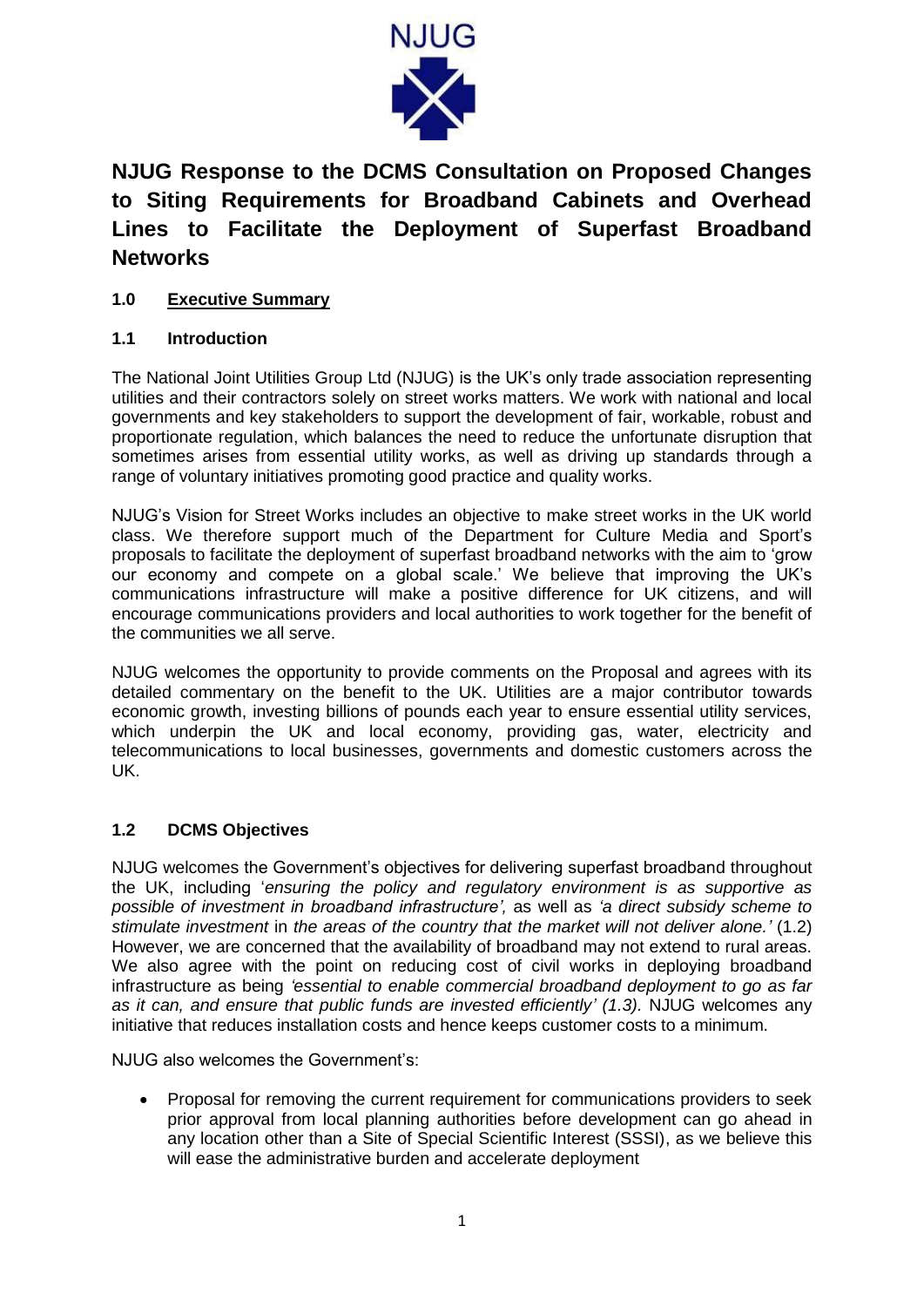

 Proposal for removing the requirement to underground telecommunications apparatus everywhere except in SSSIs

Our members support, and our communications members will help develop and implement, the Code of Best Siting Practice. NJUG understands that its communications members will be represented on a working group comprised of utilities, planning authorities and Government, looking at the agreed set of overall principles on sensitive siting, as well as the non-statutory detailed guidance on particular 'dos and don'ts' when installing broadband infrastructure. Finally, NJUG notes that *'the proposed changes will not revoke the statutory consultation requirements placed on operators by the Electronic Communications Code (Conditions & Restrictions) Regulations 2003'* and recognises the continued requirement for consultation prior to installation.

#### **2.0 Response to Consultation Questions**

**1. Do respondents agree with the proposal to extend the relaxation of the restriction on the deployment of overhead infrastructure to protected areas, and to remove the prior approval requirement for protected areas?**

Local authorities already have a myriad of legislation and regulation with which to manage utility street works, and NJUG and its members are driving up standards and reducing disruption. We do this through a range of voluntary measures, including the NJUG Vision for Street Works, and the NJUG (now HAUC UK) Code of Conduct. These have delivered real results:

- o **Noticing** Recognised improvement 99% of notices submitted on time and to high quality.
- o **Publication to public** Authorities use utility noticing and permitting information to inform the public of current or imminent works using applications, such as roadworks.org
- o **Improved Communication –** Increased use of Variable Messaging Signs allowing drivers to take diversions; better signage on site including contact details, when works are due to be completed and the reasons why operatives may not be on site; and improved information sent to affected communities in advance of works taking place
- o **First Time Permanent Reinstatement –** 85% to 95% of works are now undertaken on a first time permanent reinstatement basis, negating the need for return visits and more disruption

Therefore, NJUG fully supports any initiatives that relax legislation to improve the UK's utility infrastructure, whilst acknowledging that it is important for utilities and planning authorities to continue dialogue in areas of environmental importance, and to continue to minimise the unfortunate disruption that sometimes arises from these essential works.

NJUG focuses on street works involving underground apparatus and related above ground apparatus, such as cabinets, and therefore NJUG is not providing specific comment on proposals for overhead infrastructure. However, in terms of deployment of infrastructure, including street cabinets, in protected areas, NJUG supports the proposal to extend the relaxation of restrictions and removal of prior approval requirement. We are confident that the proposed Code of Best Siting Practice and non-statutory guidance for installation, (described above) agreed by Government, planning authorities and utilities, will provide adequate safeguards for local residents and landscape, and should be considered as a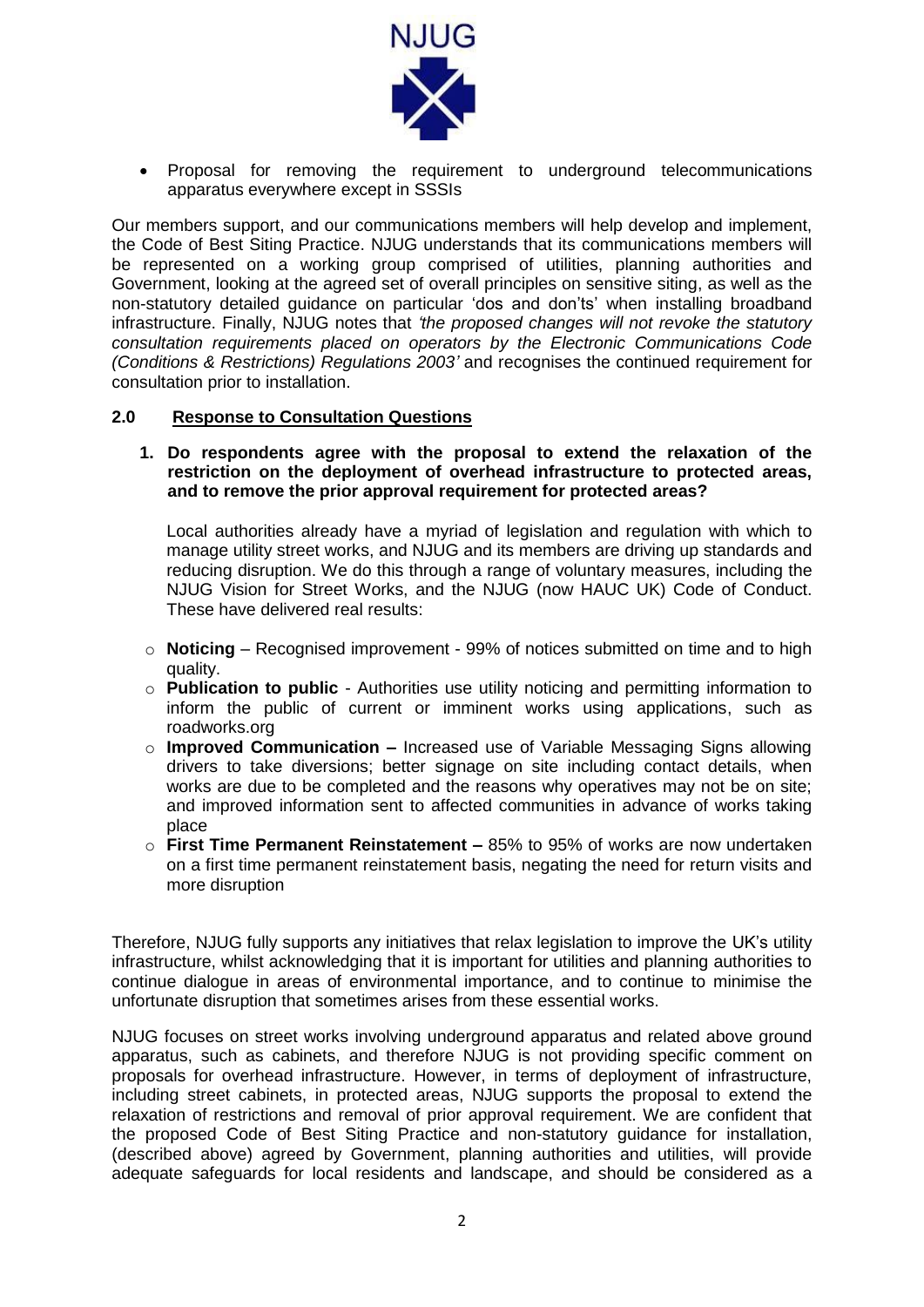

vehicle to long term changes to existing requirements. NJUG supports the removal of prior approval requirements, as it will ultimately lead to reduced customer costs. However, we recognise the need to continue to liaise closely with local authority highway departments to manage the works effectively and minimise disruption.

Furthermore, NJUG supports the approach of '*both supporting investment and implementing policy and regulatory interventions'* in order to enable the *'commercial market to deploy superfast broadband to as many households as is commercially viable, as well as providing support in areas where the commercial investment case is challenging.'* (2.4) NJUG agrees that *'by enabling local authorities to take control of investments in their own areas, we maximise public and private investment whilst ensuring local needs are taken into consideration.'* (2.4.) In addition to this, we believe it is vital that local authorities and communications providers work closely together to ensure a successful superfast broadband roll-out.

NJUG has noted that there are a number of statutory requirements in the Electronic Communications Code (Conditions and Restrictions) Regulations 2003, aimed at ensuring the amount of electronic communications apparatus and its impact on the visual amenity will remain unchanged (2.14). NJUG communications members already comply with the Electronic Communications Code and will continue to do so.

#### **2. Approximately how much new network will be built using the overhead line change, in terms of new poles and kilometres of lines. Do you agree with the assumptions and cost savings set out in the consultation stage impact assessment (annex A)? Are there any other costs or benefits that you think should be included in this assessment?**

NJUG understands from its' communications members that major expansion of the overhead network is not anticipated, as there has been a drive in recent years to place utility apparatus underground wherever viable.

### **3. Do respondents agree with the proposed consultation arrangements for the deployment of apparatus in protected areas?**

In particular, NJUG supports the proposal '*to remove the prior approval requirement for fixed broadband cabinets except in SSSIs on a temporary basis for 5 years under the Electronic Communications Code (Conditions & Restrictions) Regulations 2003'* and notes that this does not *'remove the requirement for consultation with planning authorities about their siting*.' *(2.27)* We support the continued requirement to consult with planning authorities and see this as a sensible balance between the community need for the speedy deployment of superfast broadband and the quality of the environment. In addition, there will also be a need to continue to liaise with local authority highways departments where appropriate.

NJUG agrees that consultation with local planning authorities about the siting of apparatus should continue to apply and that in addition **'***under the proposed new arrangements, prior approval will be replaced by the notice requirements under Regulation 5, and will ensure that communications providers notify planning authorities about the deployment of any new apparatus, and take notice of their objections if reasonable and proportionate.'* (2.28) On the latter point, **NJUG believes that it is important to have a formal appeals procedure in place should agreement not be reached, as the validity of an objection is unclear.**